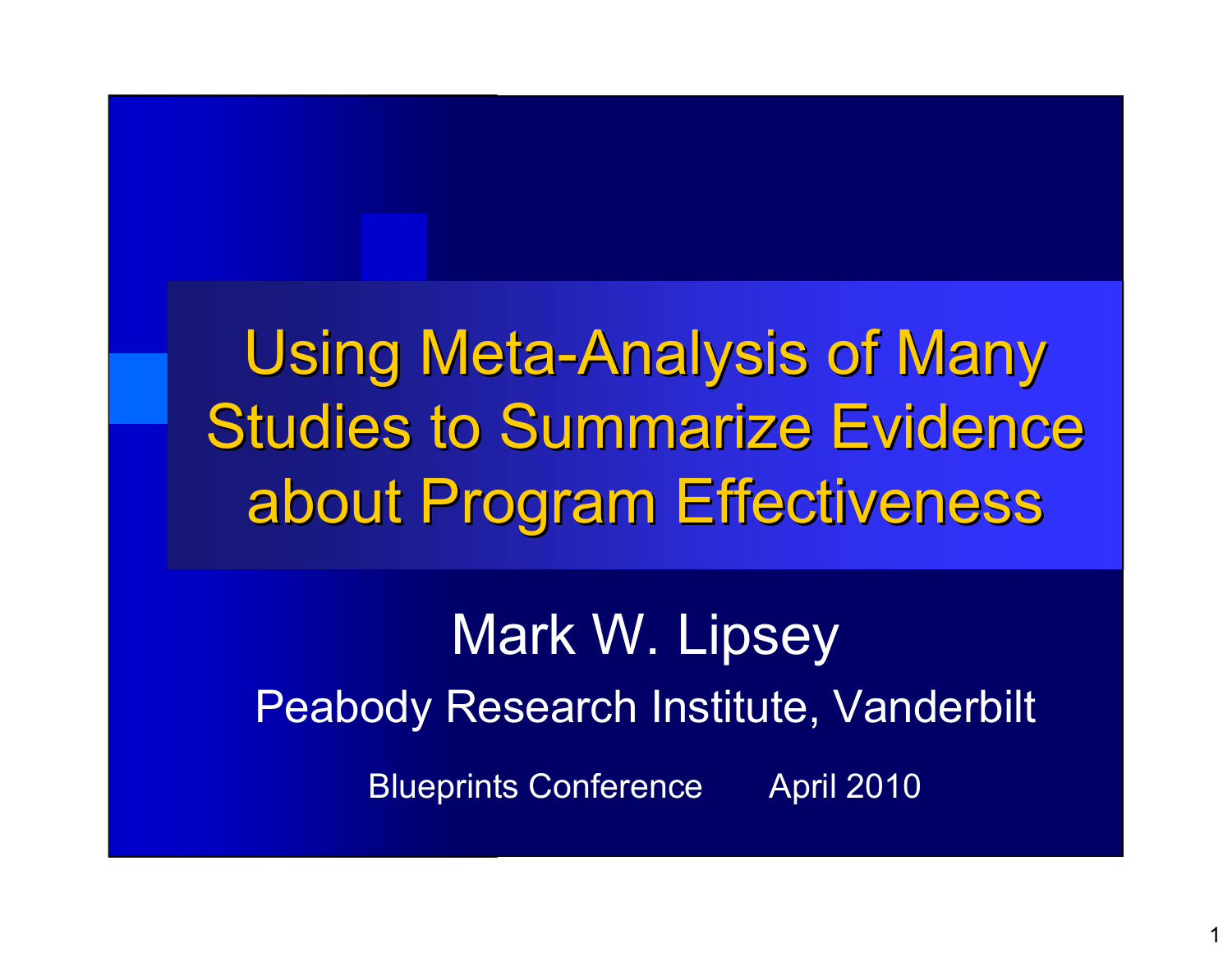What is evidence based practice?

There's more than one way of defining *practice* andcorresponding differences in the *evidence* that supports it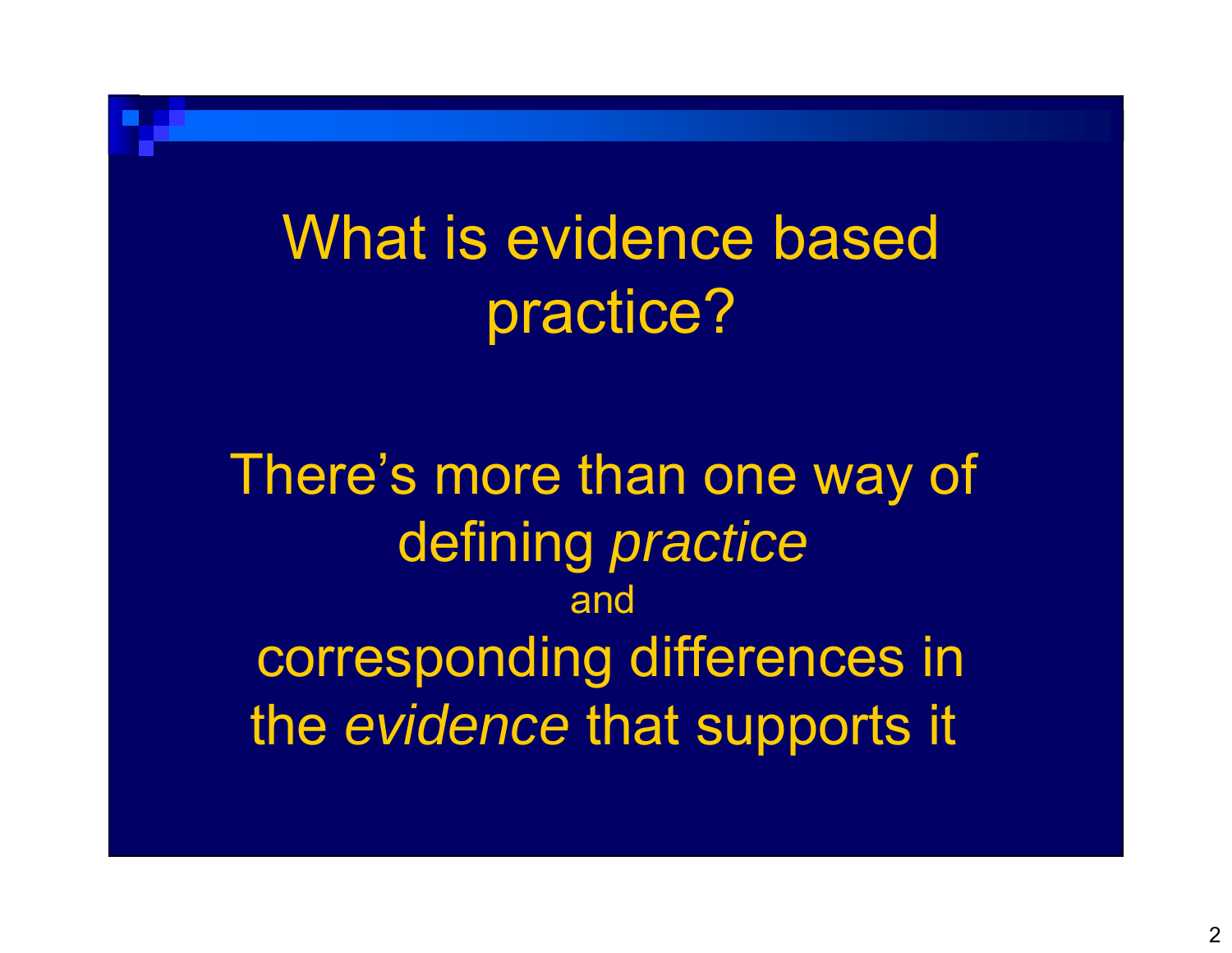1. The specific operating procedure (SOP) of a particular program

Example: Tumbleweed Family Counseling program in Tucson, AZ

#### Evidence base:

■ Evaluation study of the effects of that program delivered by that provider (usually no more than one study).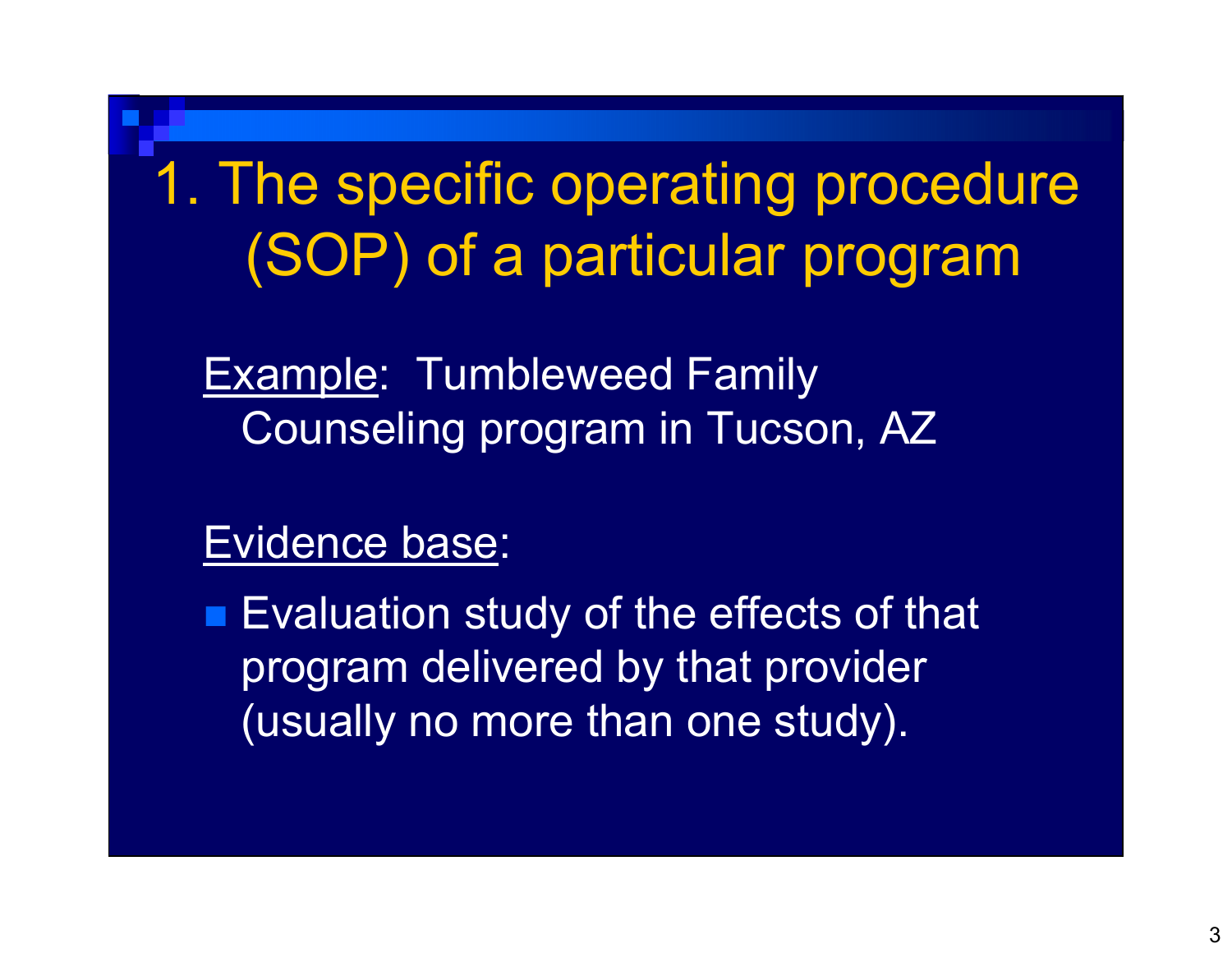#### 2. 'Brand name' protocol programs

Examples: Functional Family Therapy, Multisystemic Therapy, Multidimensional Treatment Foster Care

#### Evidence base:

**Evaluation studies of implementations of** that protocol in different places (usually only a few studies)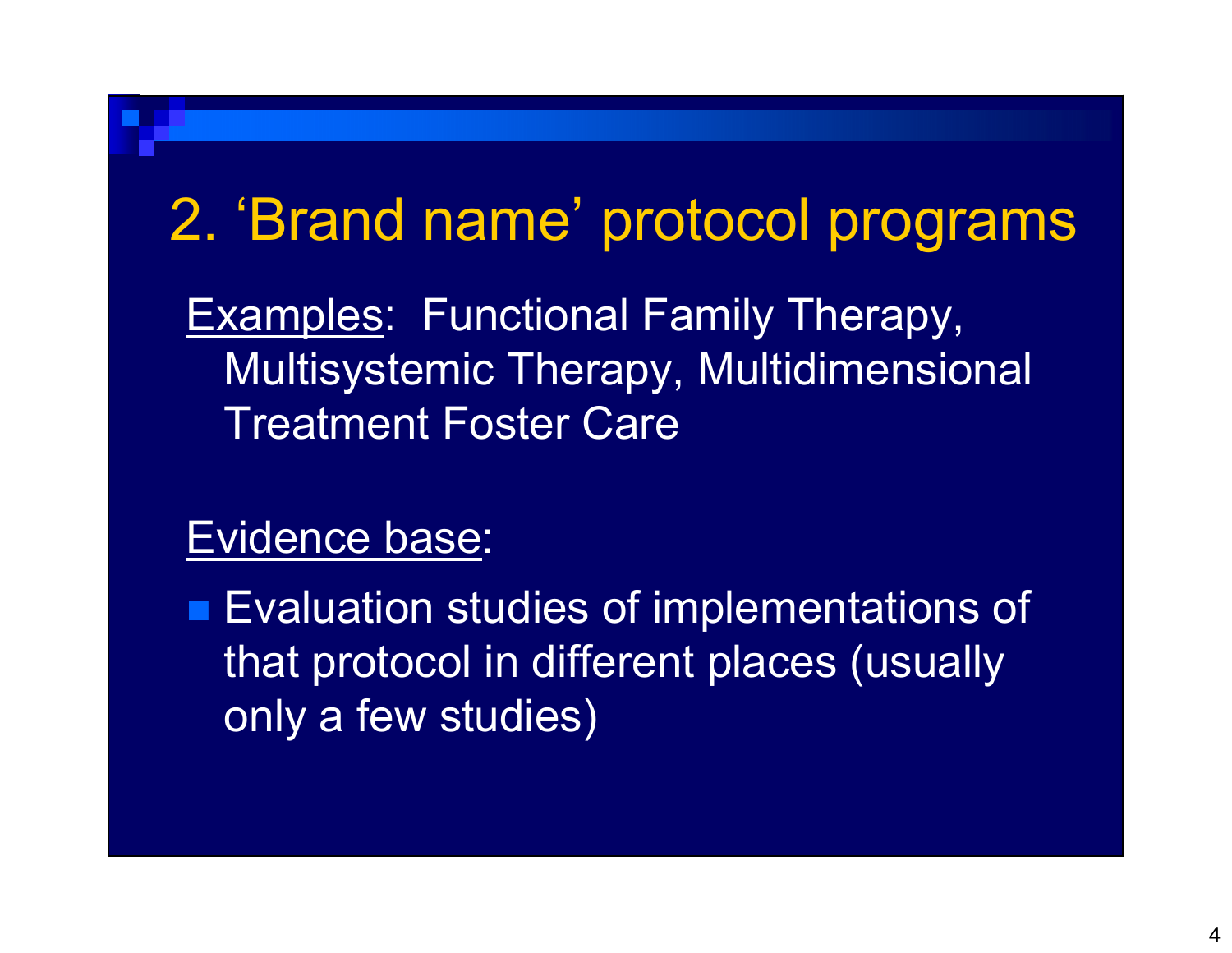### EBP is currently defined around 'brand name' programs

Lists of "model" programs, e.g.:

- **Blueprints for Violence Prevention**
- National Registry of Evidence-based Programs and Practices (NREPP)
- **DIJDP Model Programs Guide**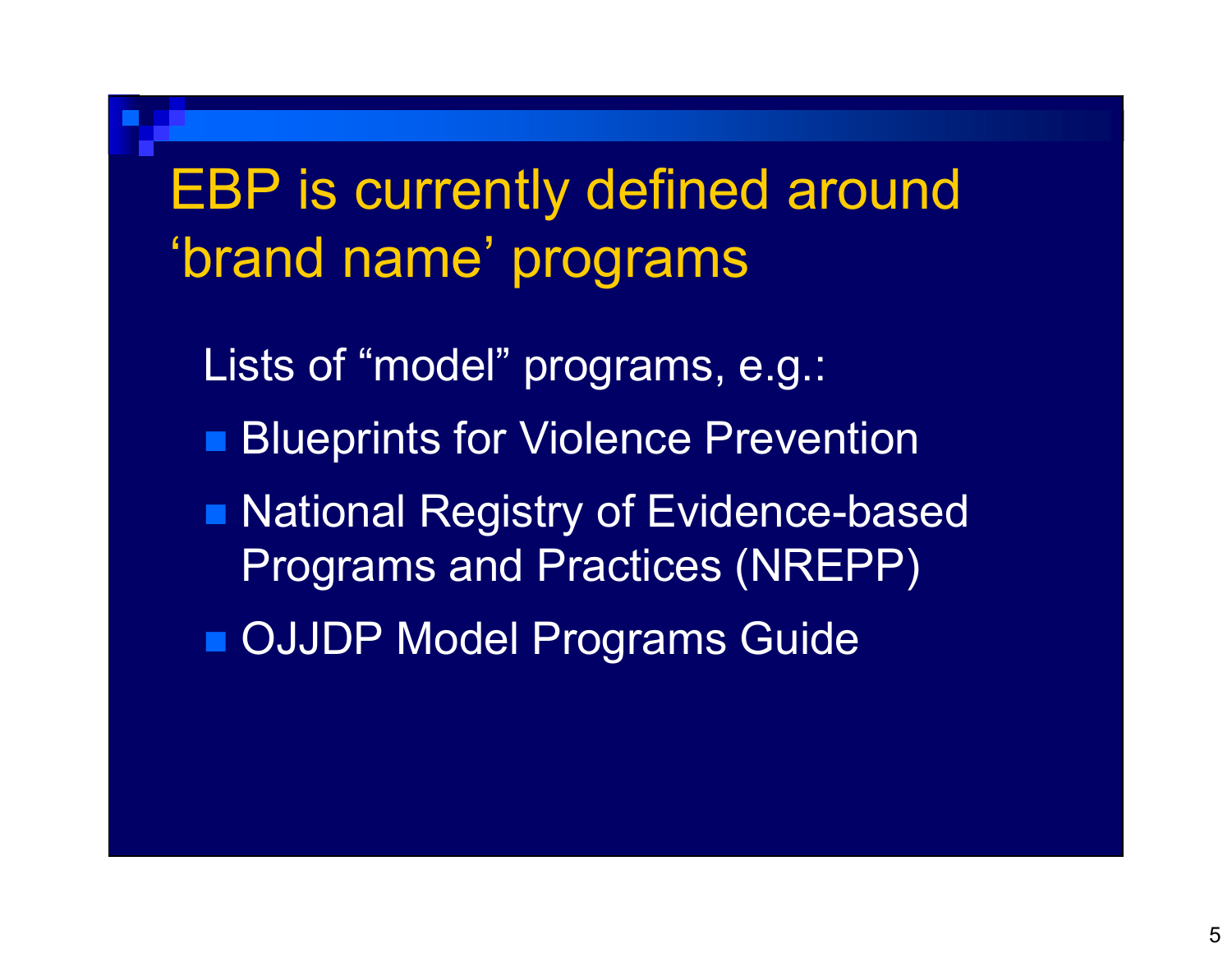#### 3. Generic intervention types

Examples: Interpersonal skills training, family therapy, group counseling, cognitive behavioral therapy

#### Evidence base:

**Evaluation studies of different programs** of that type in different places (often many studies).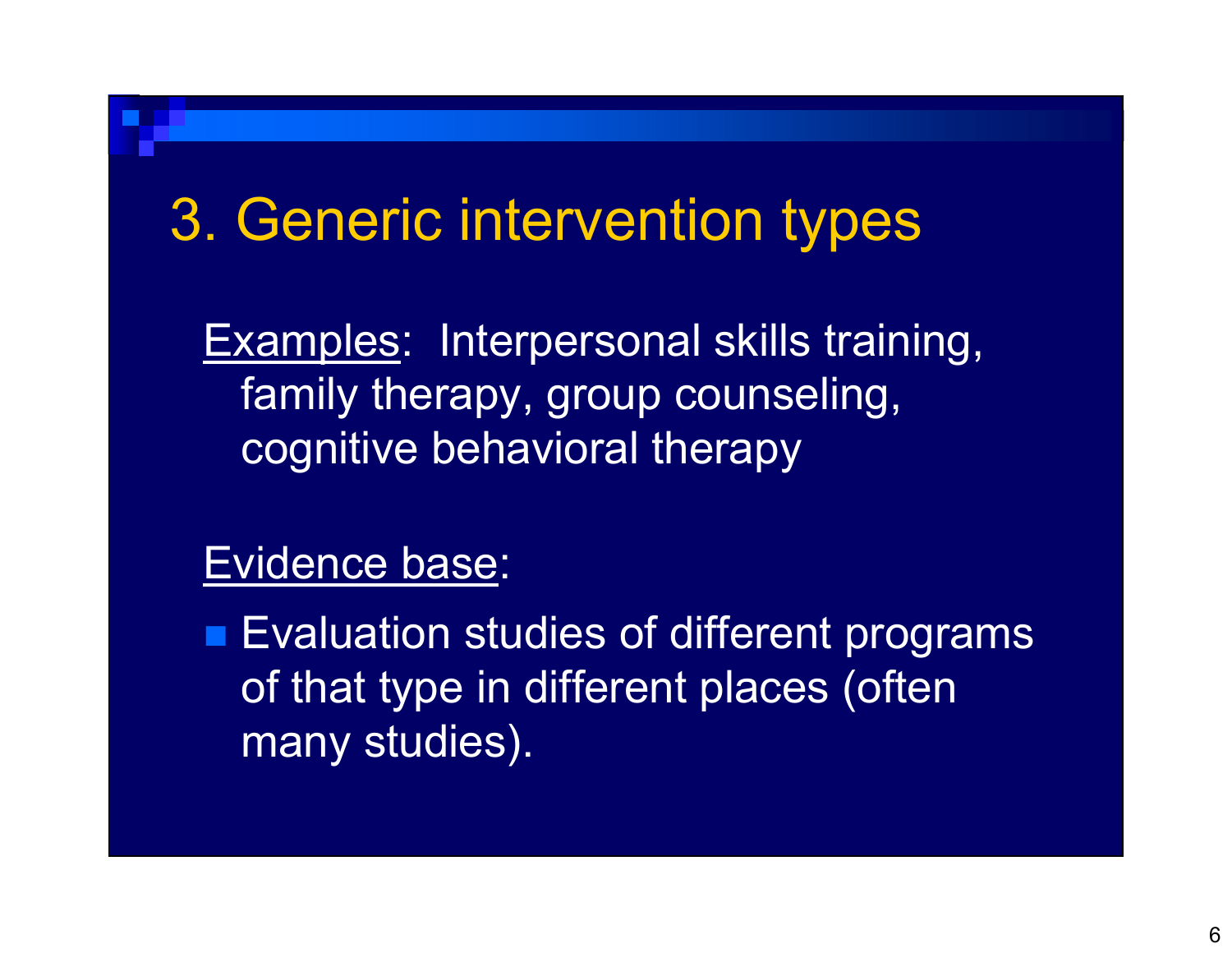## Effects for a generic intervention

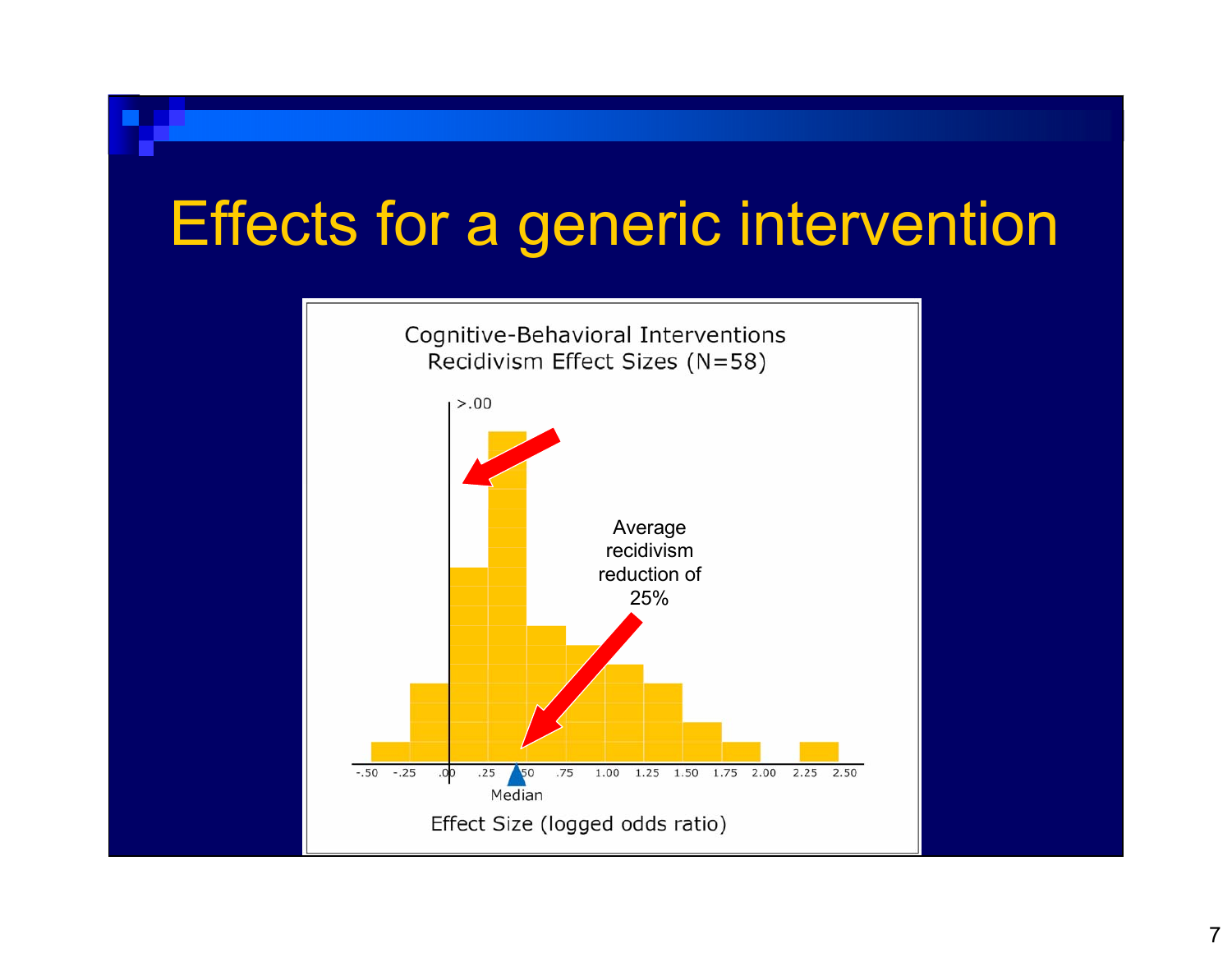#### Mix of brand name & SOP programs

![](_page_7_Figure_1.jpeg)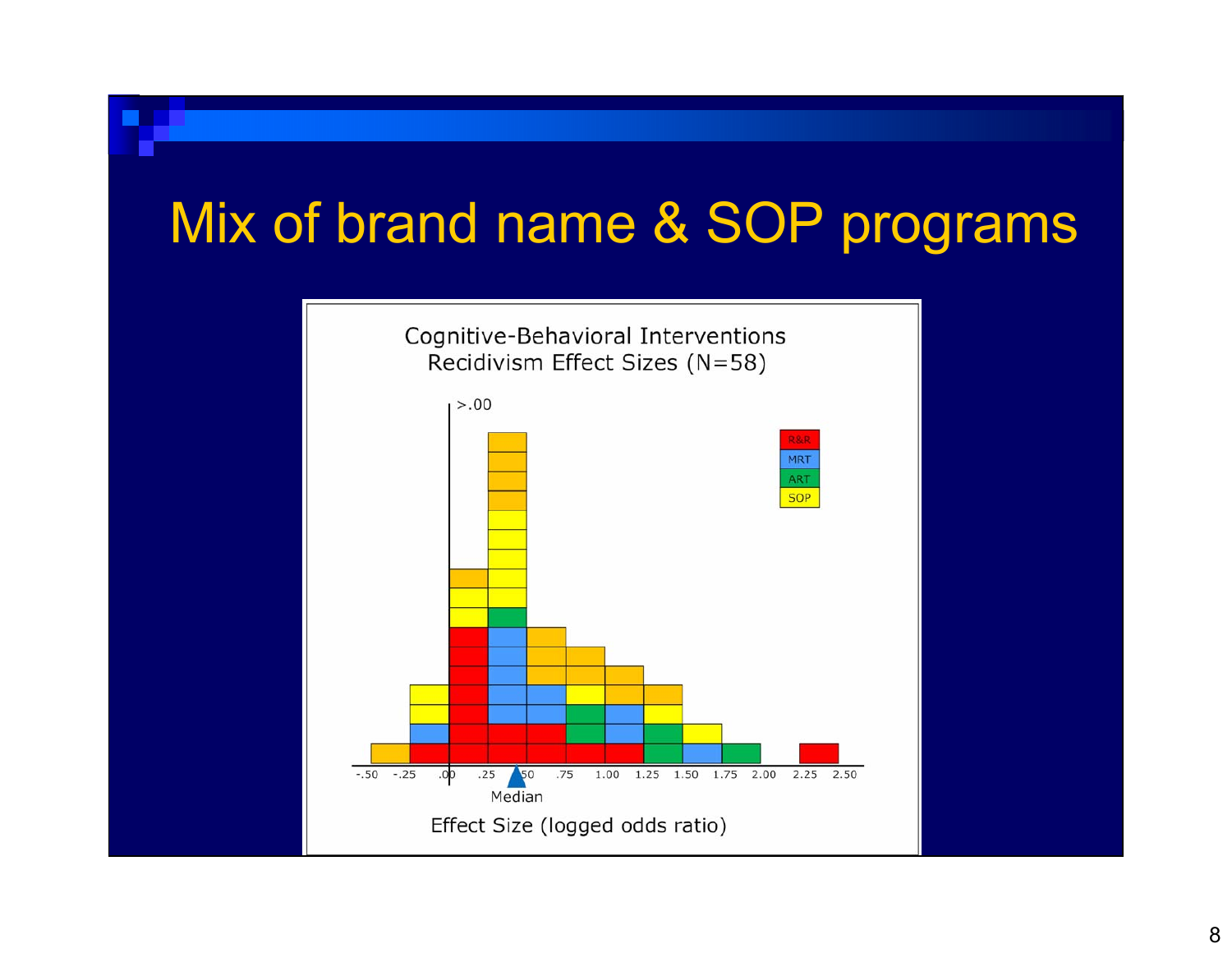### Programs with a Primary Family **Emphasis**

![](_page_8_Figure_1.jpeg)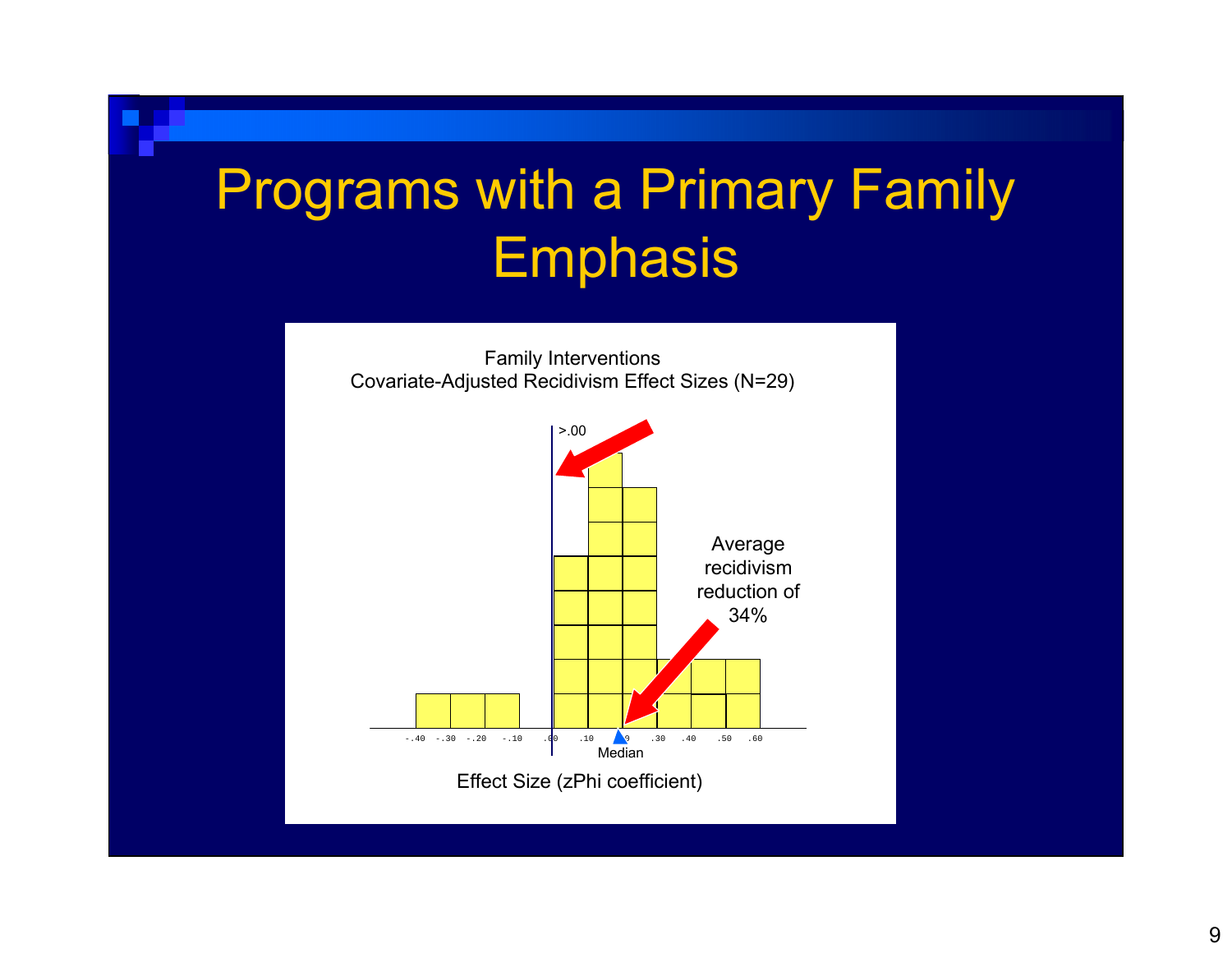### Blueprint Programs with a Primary Family Emphasis

![](_page_9_Figure_1.jpeg)

![](_page_9_Figure_2.jpeg)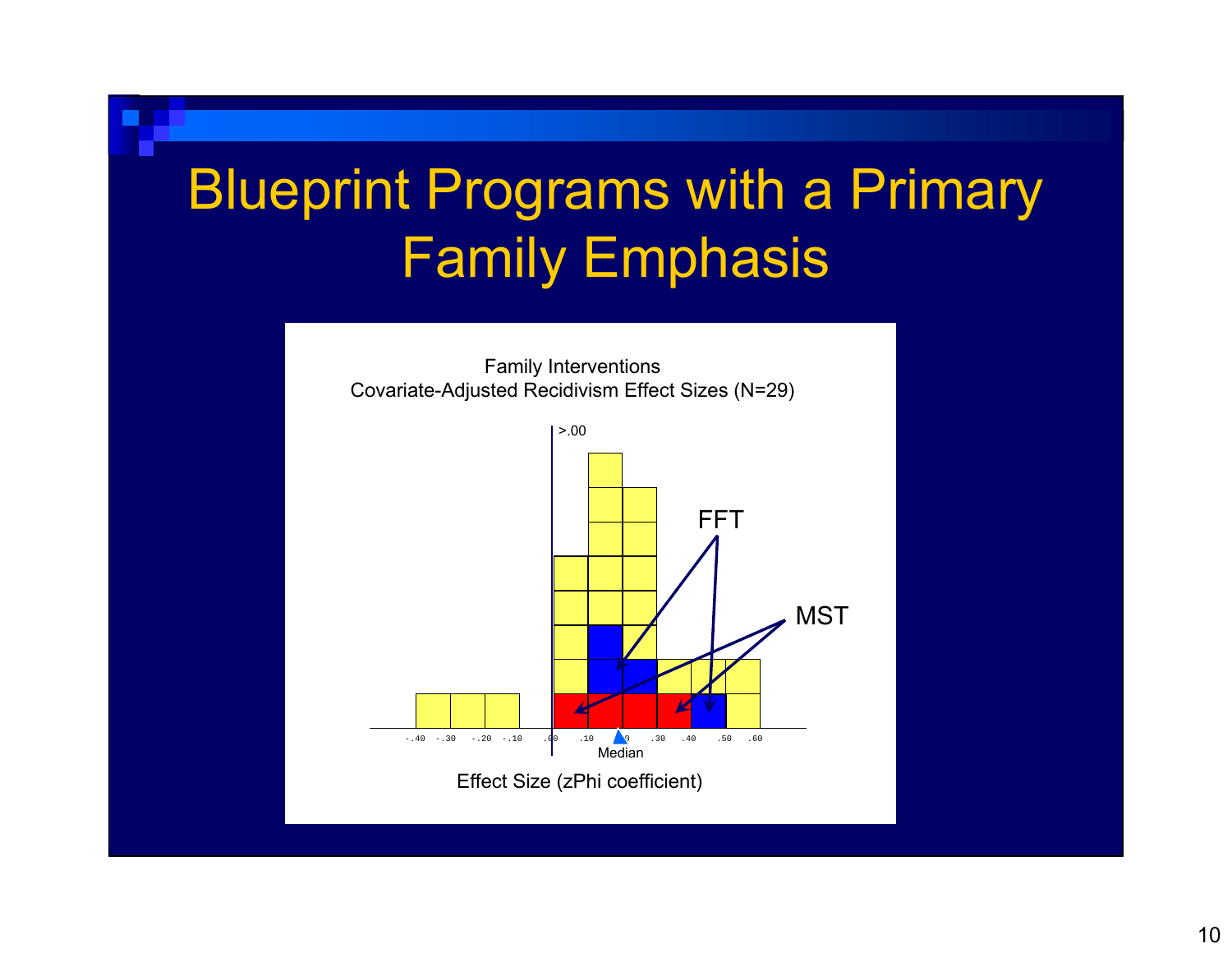#### Database of existing studies of interventions for juvenile offenders

- 548 independent study samples from 361 primary research reports
- **Juveniles aged 12-21 received an intervention** intended to have positive effects on their subsequent delinquency
- At least one delinquency outcome; assignment was random or, if not, pretreatment differences were reported or matched
- Conducted in English speaking countries between 1958 and 2002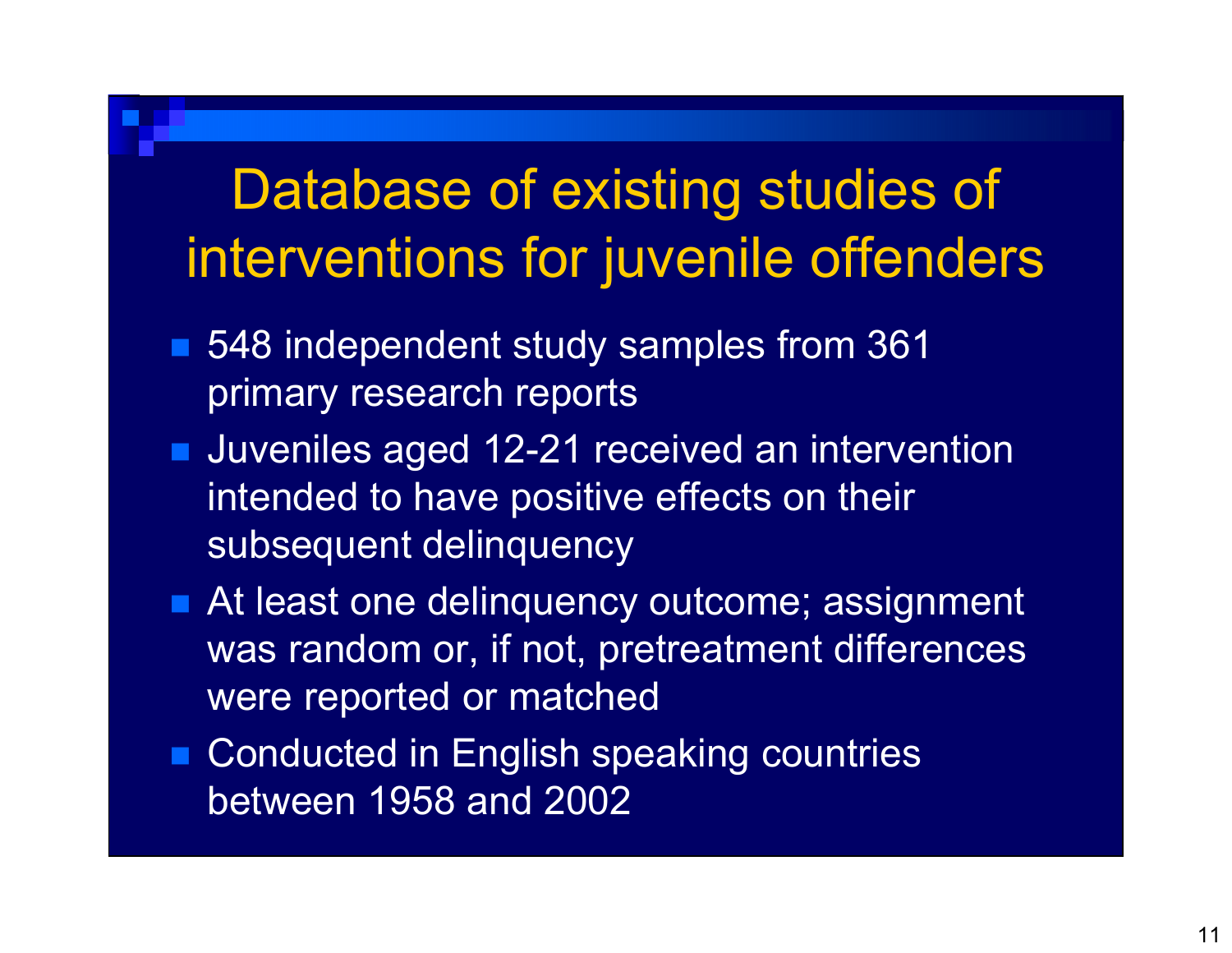## Effect sizes analyzed as a function of study and program characteristics

![](_page_11_Figure_1.jpeg)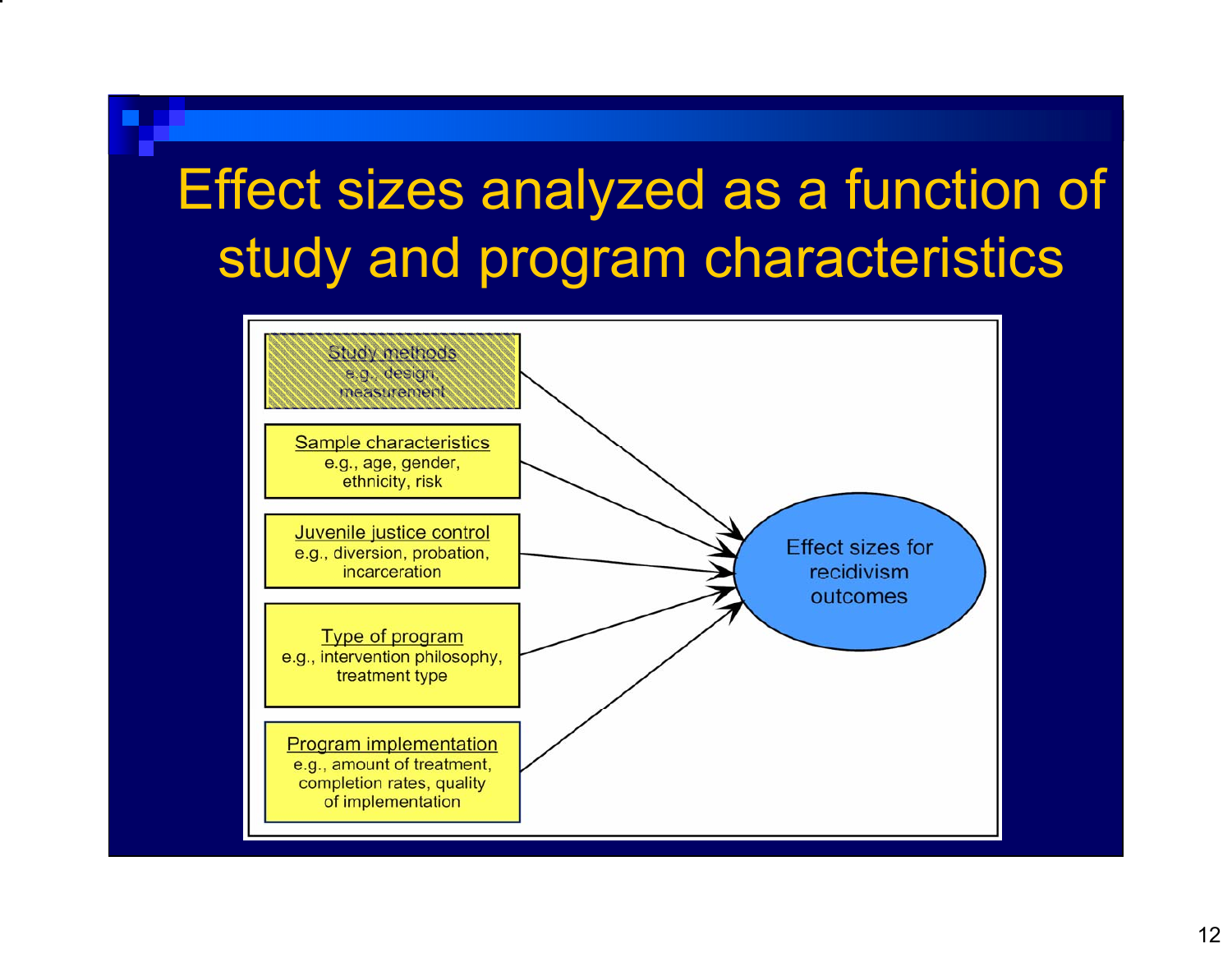# Key Findings

- 1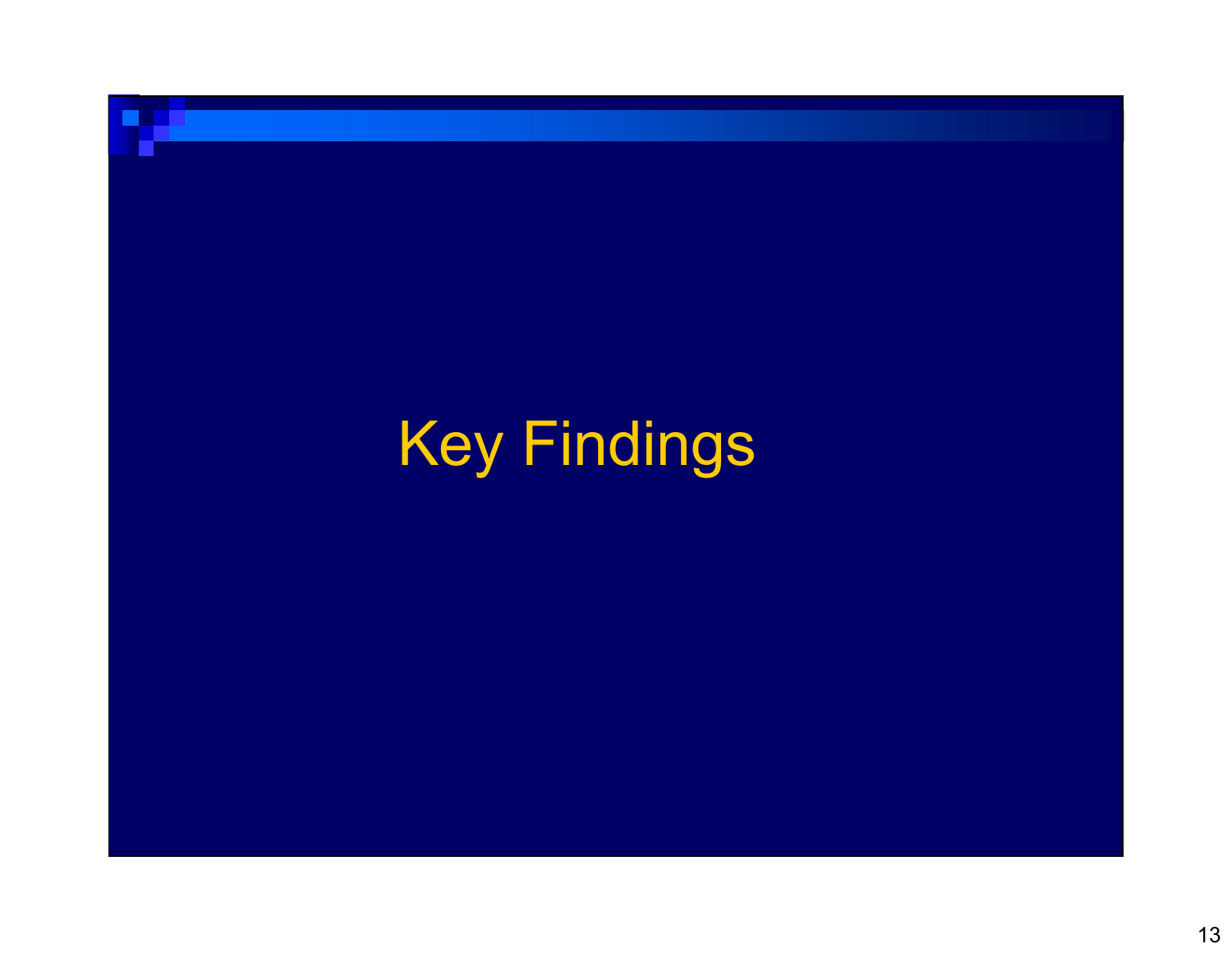#### Some characteristics of the juveniles matter

Effect size differences associated with:  $\Box$  Delinquency risk (strong positive)  $\Box$ Aggressive history (moderate negative)

Effect size differences not associated with:

- $\Box$ Mean age
- $\blacksquare$ Gender mix
- $\blacksquare$ **Ethnicity**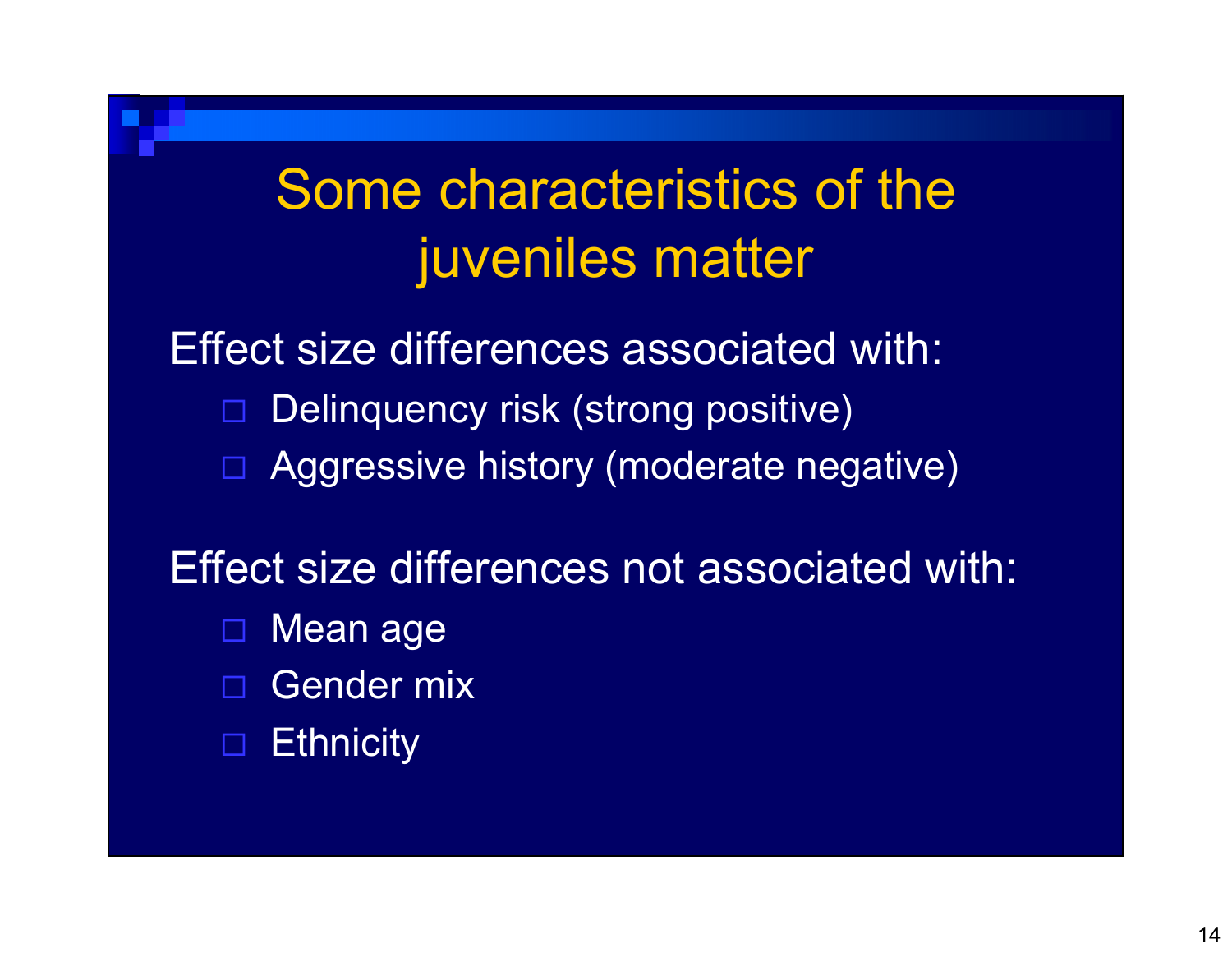#### JJ supervision doesn't matter much (with risk, etc. controlled)

Effect size differences not associated with:  $\Box$  No JJ supervision (prevention programs)  $\blacksquare$  Diversion  $\blacksquare$  Probation/parole  $\blacksquare$ **Incarceration**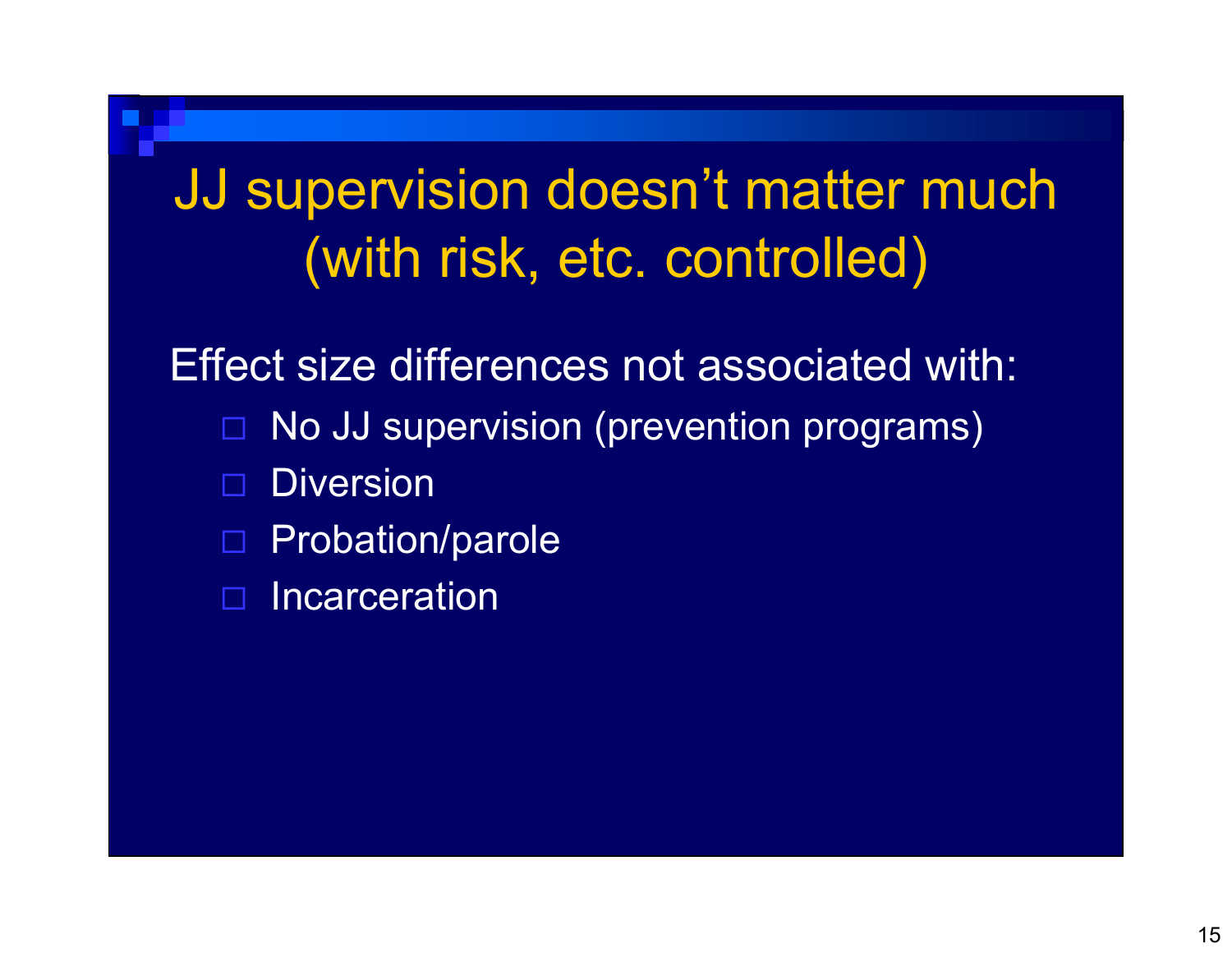#### Type of program matters

Programs are identified first according to their broad approach or "philosophy:"  $\blacksquare$  Control philosophies  $\blacksquare$  Therapeutic philosophies And, second, by their generic type, e.g., group counseling, interpersonal skills, cognitive behavioral therapy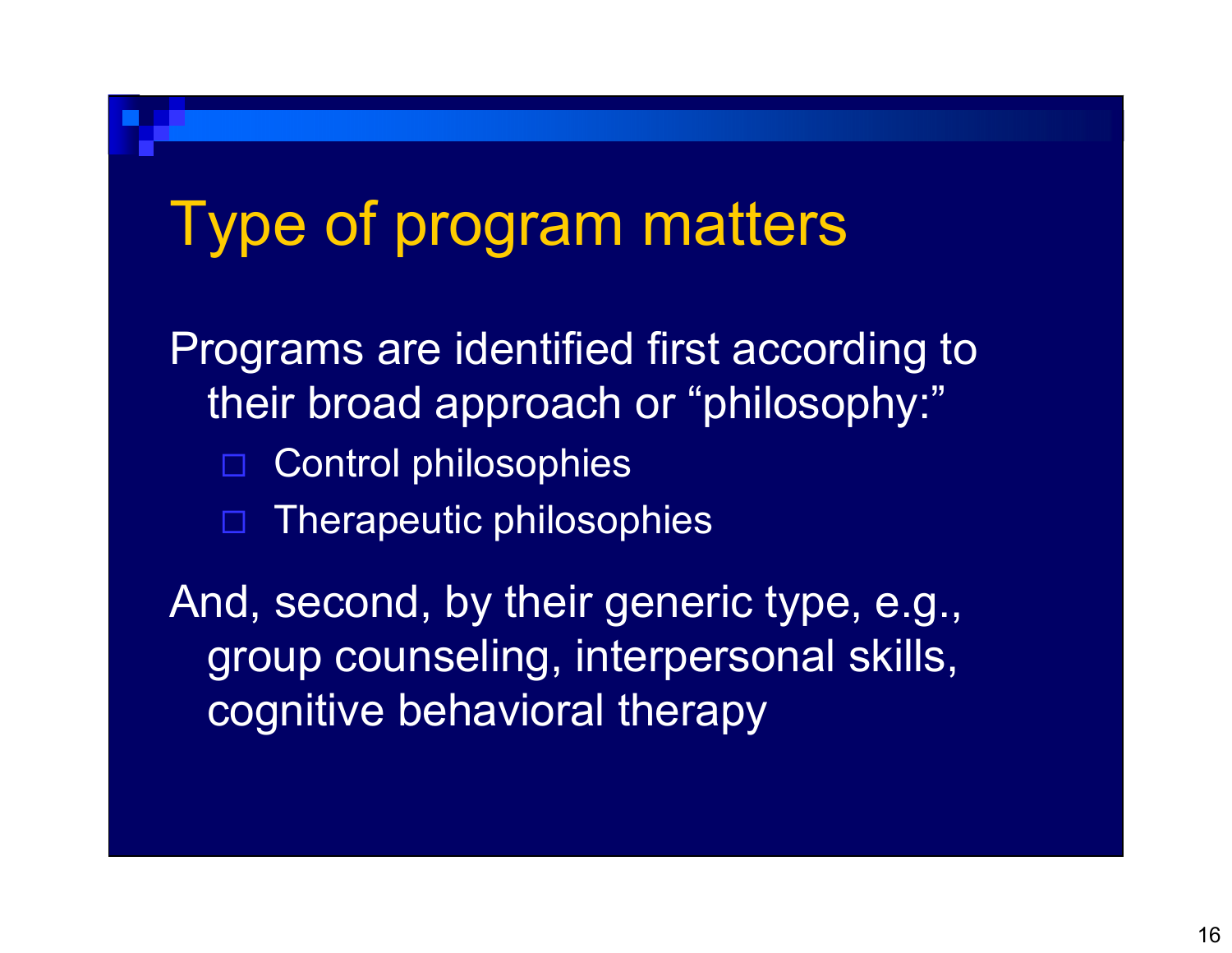## Treatment "philosophy" matters

![](_page_16_Figure_1.jpeg)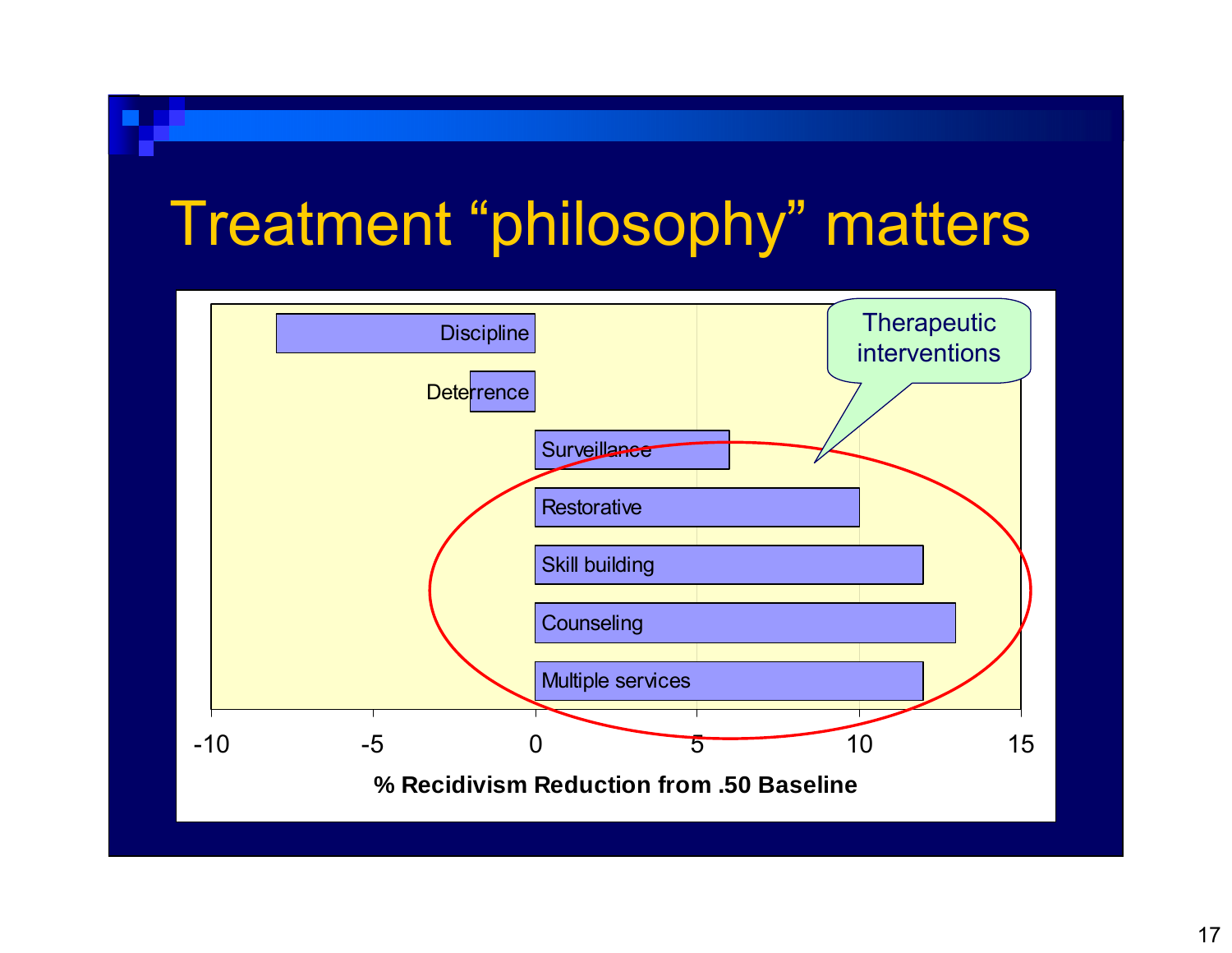### Type of intervention: Skill-building

![](_page_17_Figure_1.jpeg)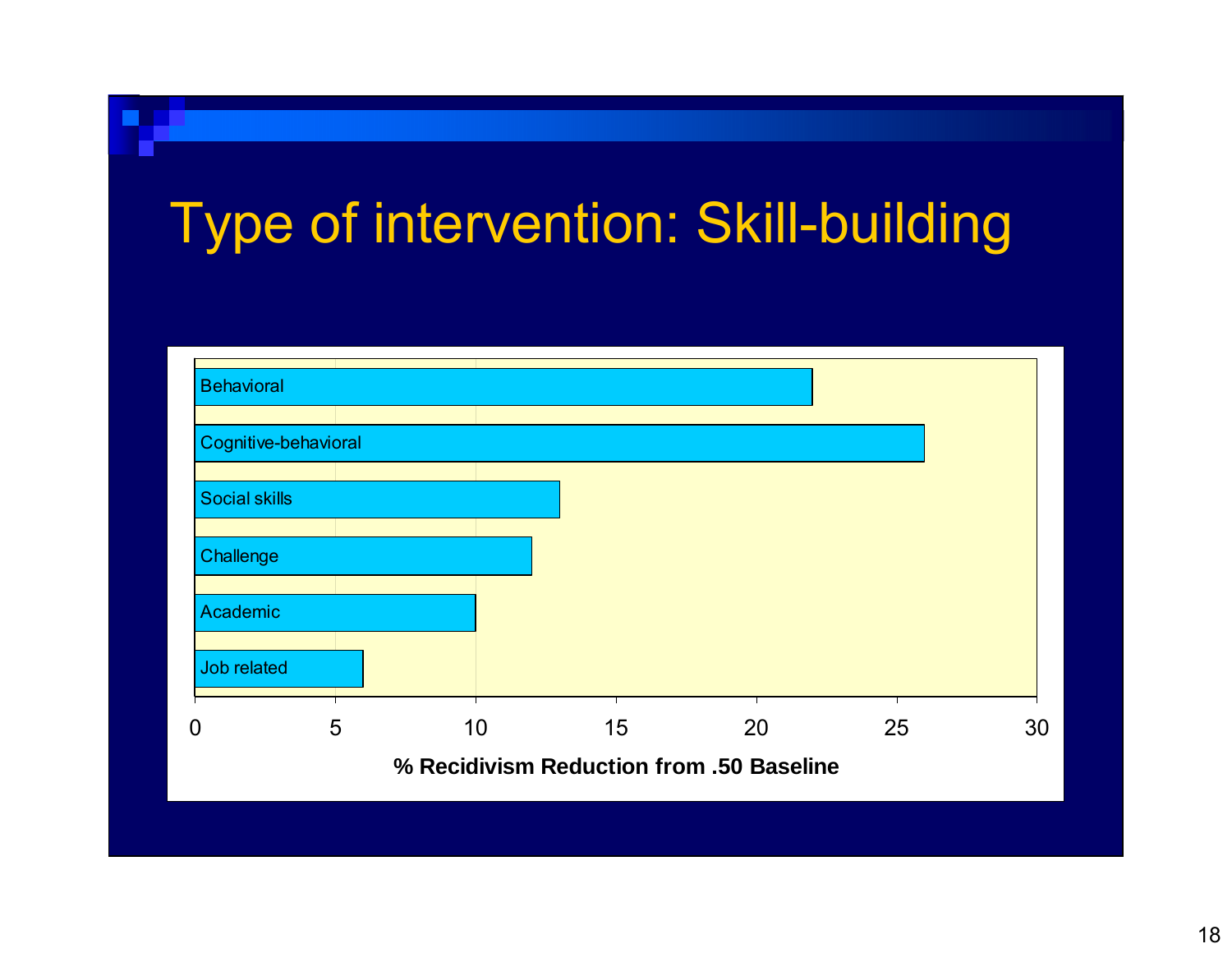### Service amount and quality matters Effect size differences associated with: Duration of service Total hours of service  $\Box$ Quality of implementation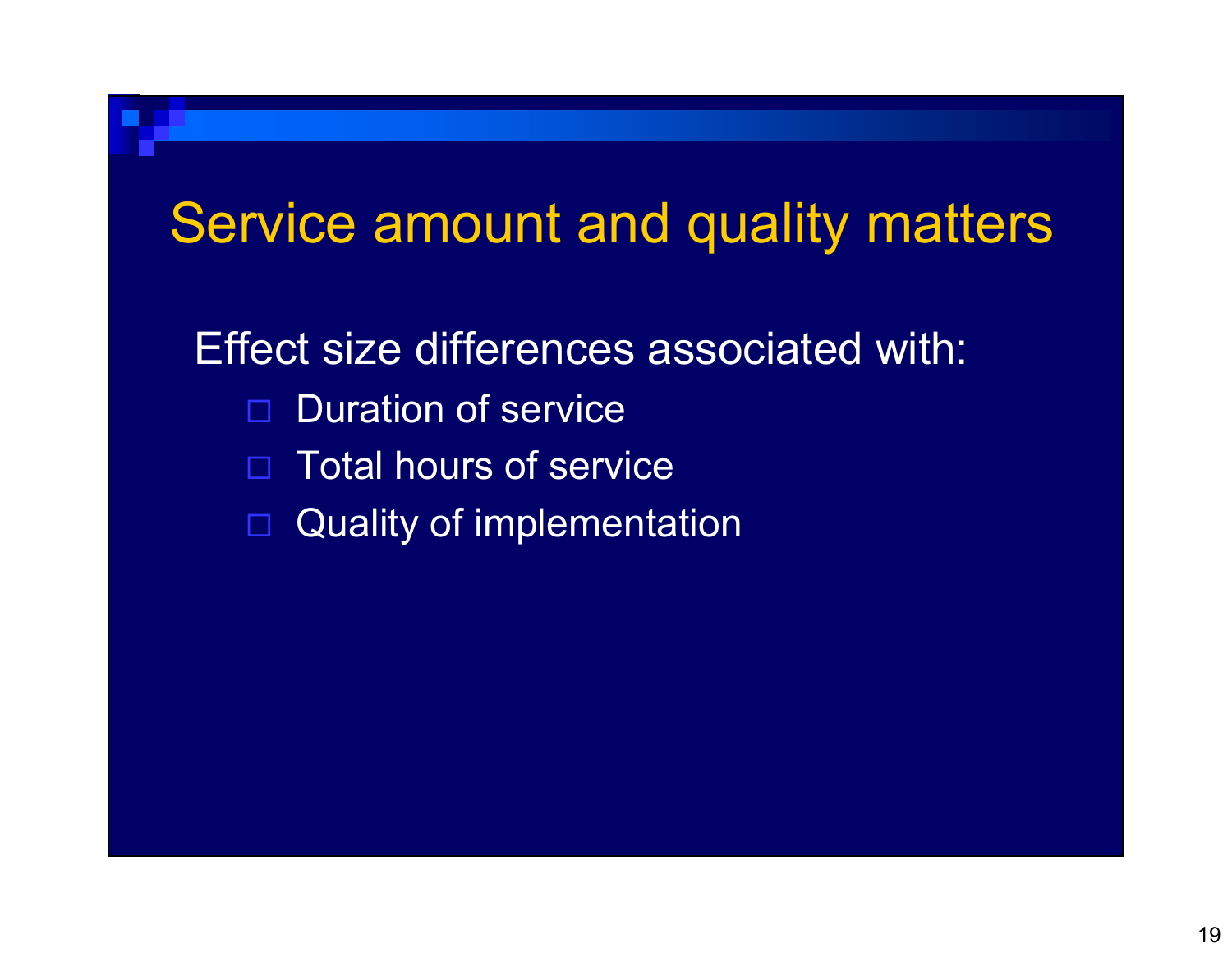## Summary of key findings

- **Larger effects with high risk cases**
- **Effective interventions use a therapeutic** approach
- Within a therapeutic category, some program types are more effective than others
- For a given program type, service must be delivered in adequate amounts and quality.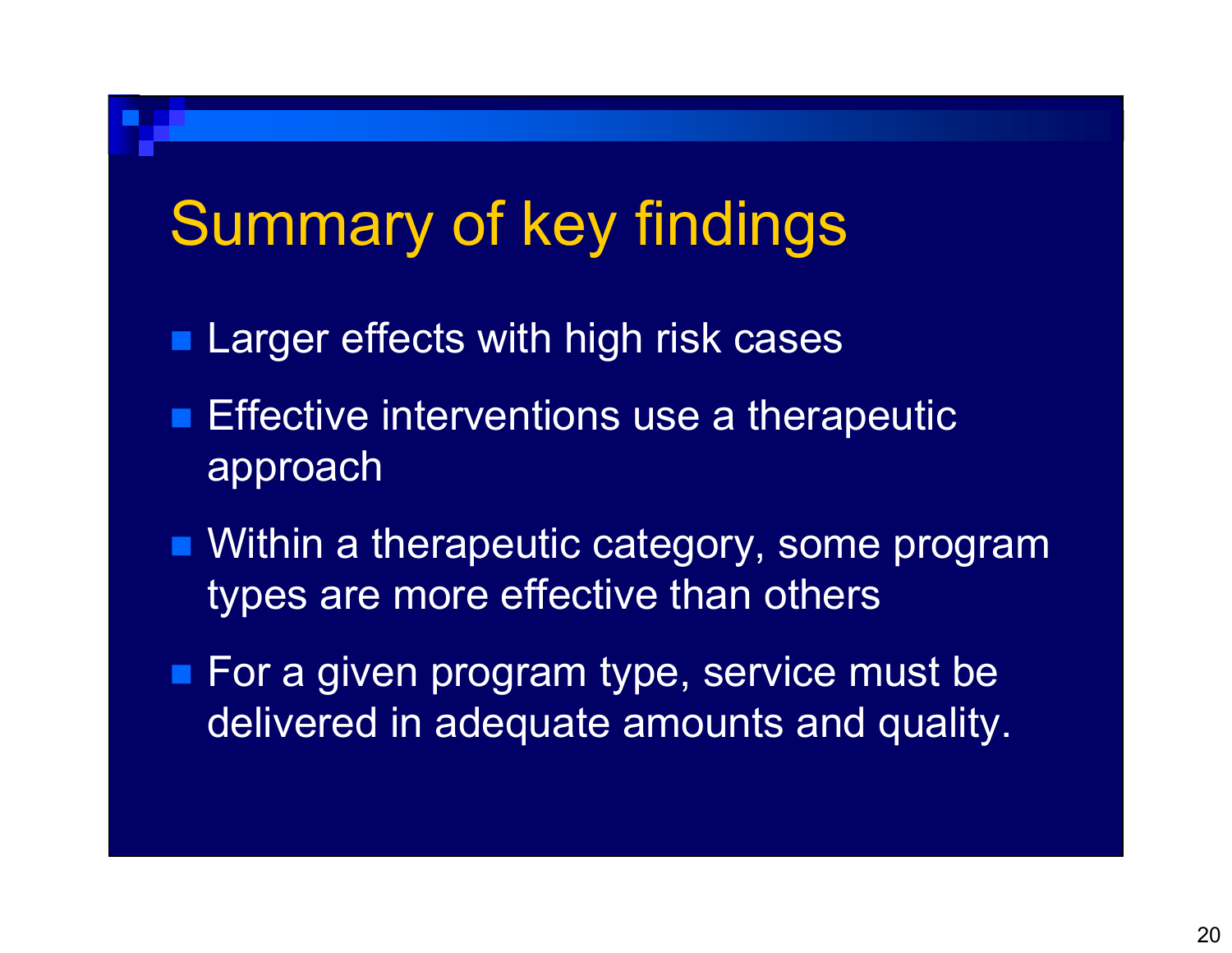#### Operationalizing these practice guidelines

- A rating system for each program type within the therapeutic philosophies
- Applied to individual programs based on data about the services they actually provide
- **Pilot projects with the juvenile justice** systems of Arizona, North Carolina, & Tennessee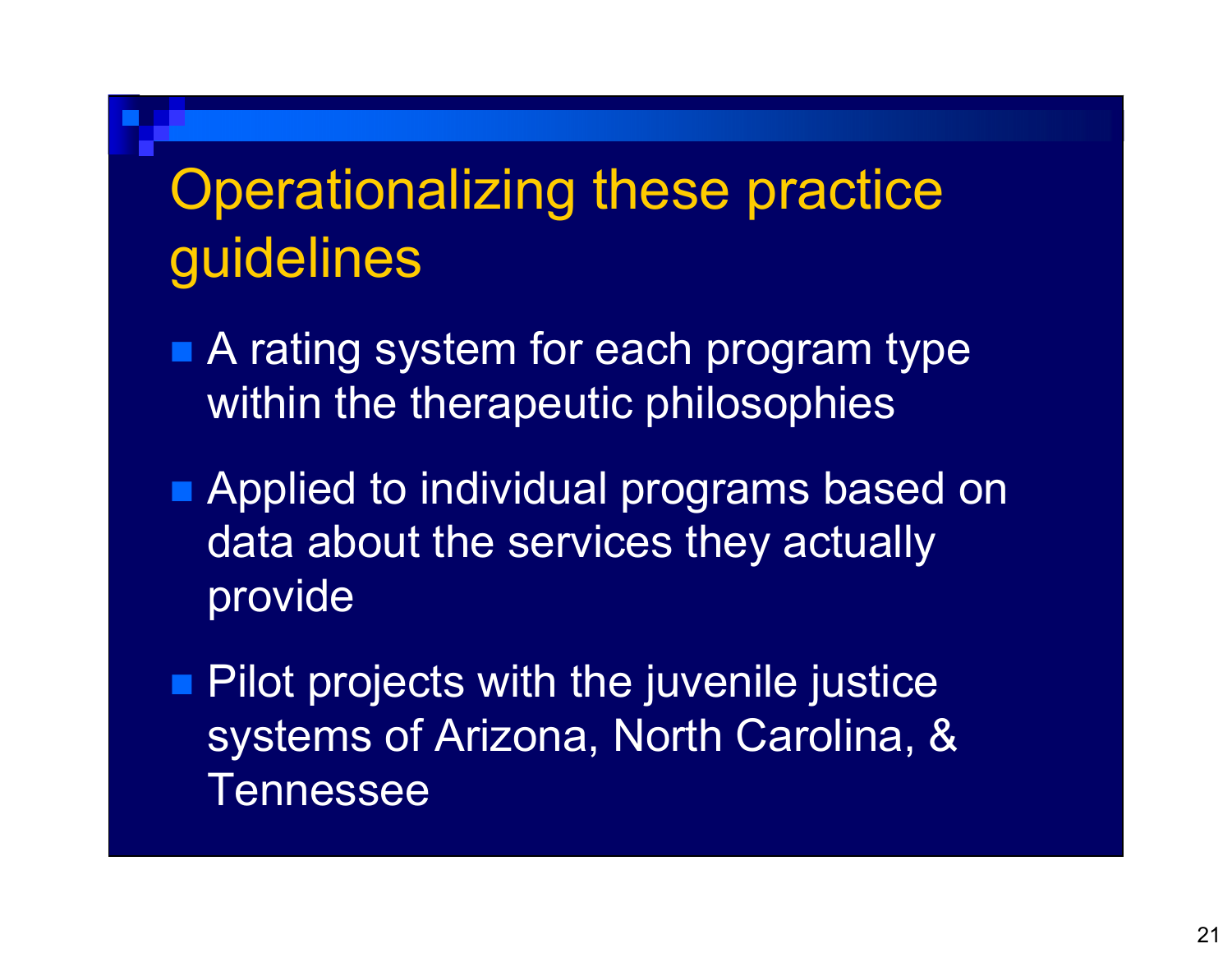| Points assigned |  |
|-----------------|--|
| proportionate   |  |
| to the          |  |
| contribution of |  |
| each factor to  |  |
| recidivism      |  |
| reduction       |  |

Target values from the metaanalysis (generic) OR program manual (manualized)

| <b>Services to Probation Youth</b>                                                                                                                                                               |                                       |                                  |  |
|--------------------------------------------------------------------------------------------------------------------------------------------------------------------------------------------------|---------------------------------------|----------------------------------|--|
|                                                                                                                                                                                                  | <b>Possible</b><br>$D_{\text{multi}}$ | <b>Received</b><br><b>Points</b> |  |
|                                                                                                                                                                                                  | <b><i><u>PARTIES</u></i></b>          |                                  |  |
| <b>Primary Service:</b>                                                                                                                                                                          |                                       |                                  |  |
| High average effect service (35 points)<br>Moderate average effect service (25 points)<br>Low average effect service (15 points)                                                                 | 35                                    |                                  |  |
| <b>Supplemental Service:</b>                                                                                                                                                                     | 5                                     |                                  |  |
| Qualifying supplemental service used (5 points)                                                                                                                                                  |                                       |                                  |  |
| <b>Treatment Amount:</b>                                                                                                                                                                         | 10                                    |                                  |  |
| Duration:<br>% of youth that received target number of weeks of service or more:<br>0% (0 points)<br>60% (6 points)<br>80% (8 points)<br>20% (2 points)<br>100% (10 points)<br>40% (4 points)    |                                       |                                  |  |
| <b>Contact Hours:</b><br>% of youth that received target hours of service or more:<br>60% (9 points)<br>0% (0 points)<br>80% (12 points)<br>20% (3 points)<br>100% (15 points)<br>40% (6 points) | 15                                    |                                  |  |
| <b>Treatment Quality:</b>                                                                                                                                                                        | 15                                    |                                  |  |
| Rated quality of services delivered:<br>Low (5 points) Medium (10 points)<br>High (15 points)                                                                                                    |                                       |                                  |  |
| <b>Youth Risk Level:</b>                                                                                                                                                                         |                                       |                                  |  |
| % of youth with the target risk score or higher:<br>25% (5 points)<br>75% (15 points)<br>50% (10 points)<br>99% (20 points)                                                                      | 20                                    |                                  |  |
| <b>Provider's Total SPEP Score:</b>                                                                                                                                                              | 100                                   | <b>IINSERT</b><br>SCORE]         |  |

**Standardized Program Evaluation Protocol (SPEP) for**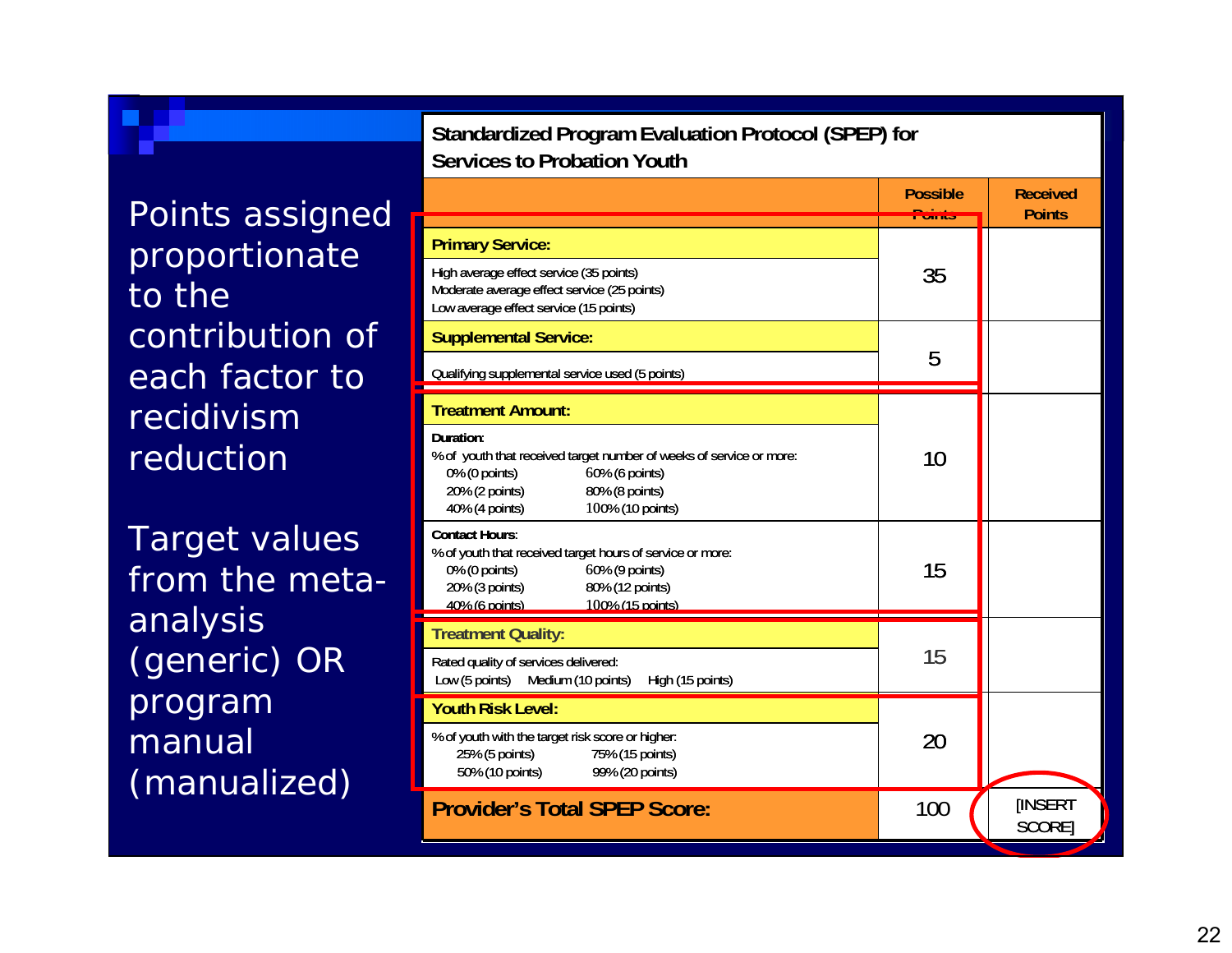### Validity study: Does it work?

- Arizona Juvenile Justice Services Division
- **Programs provided during 2005-06 to** juvenile probationers in five pilot counties
- 1490 juveniles who received services from 66 SPEP rated programs
- 6-month recidivism data on all; 12-month recidivism for most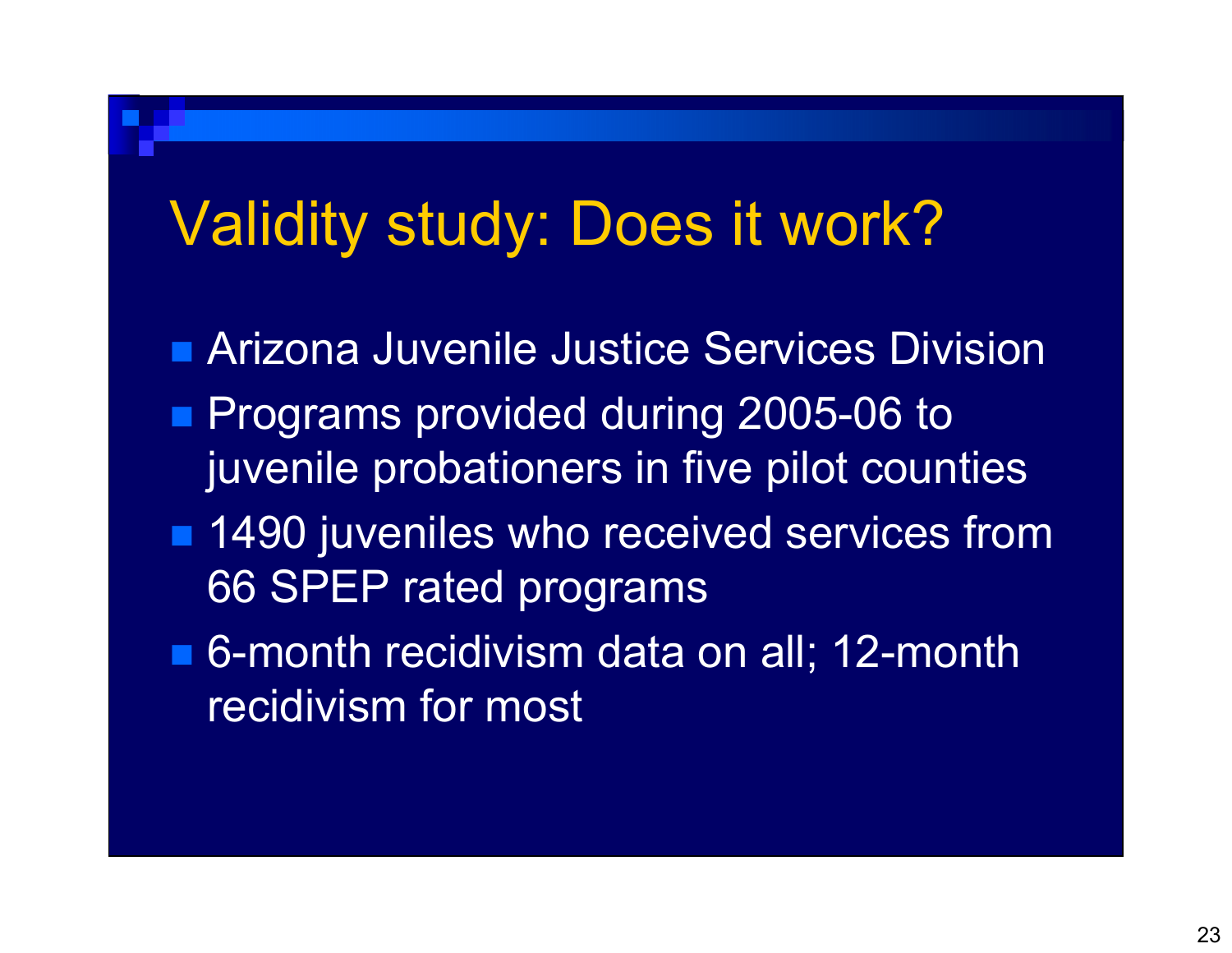### Distribution of SPEP scores across programs

![](_page_23_Figure_1.jpeg)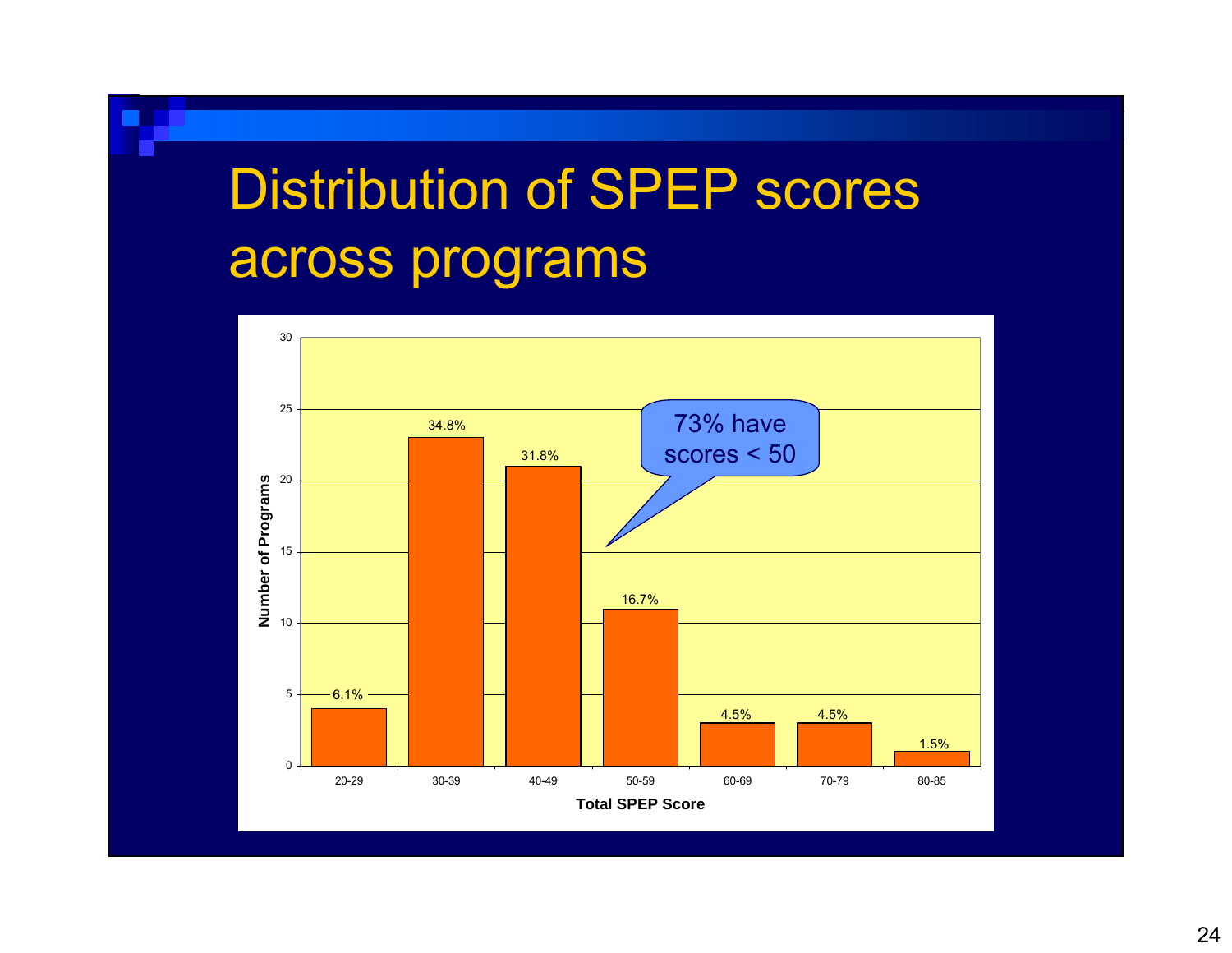#### Estimate expected recidivism based on pre-existing risk factors

Recidivism predicted from archival data on: **number and nature of prior offenses nd risk rating by probation officers** ■ age, sex, race, county **number of prior service events** 

Actual recidivism: .27 at 6 mo, .44 at 12 mo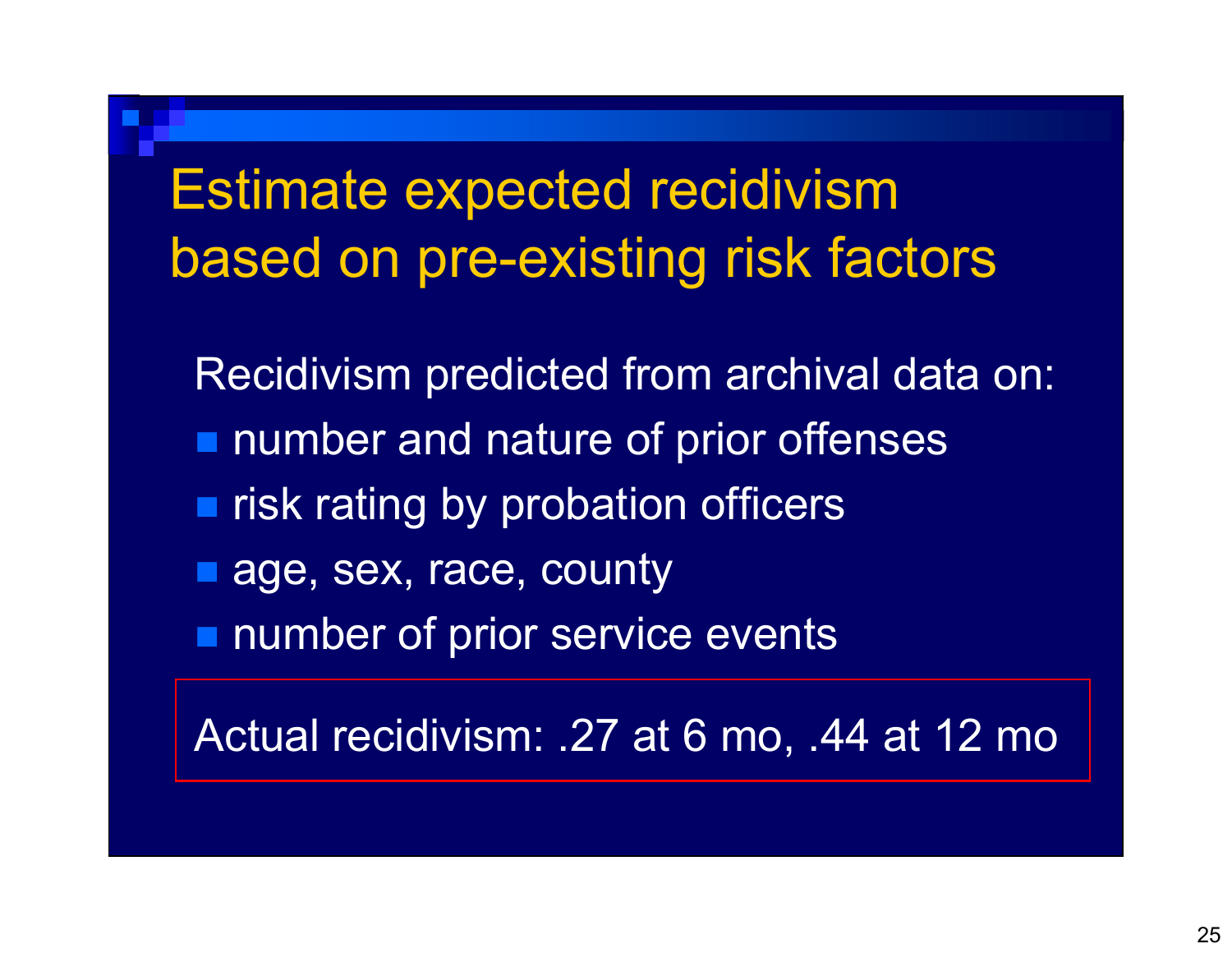#### Actual vs. predicted recidivism for providers with scores ≥ 50 and < 50

![](_page_25_Figure_1.jpeg)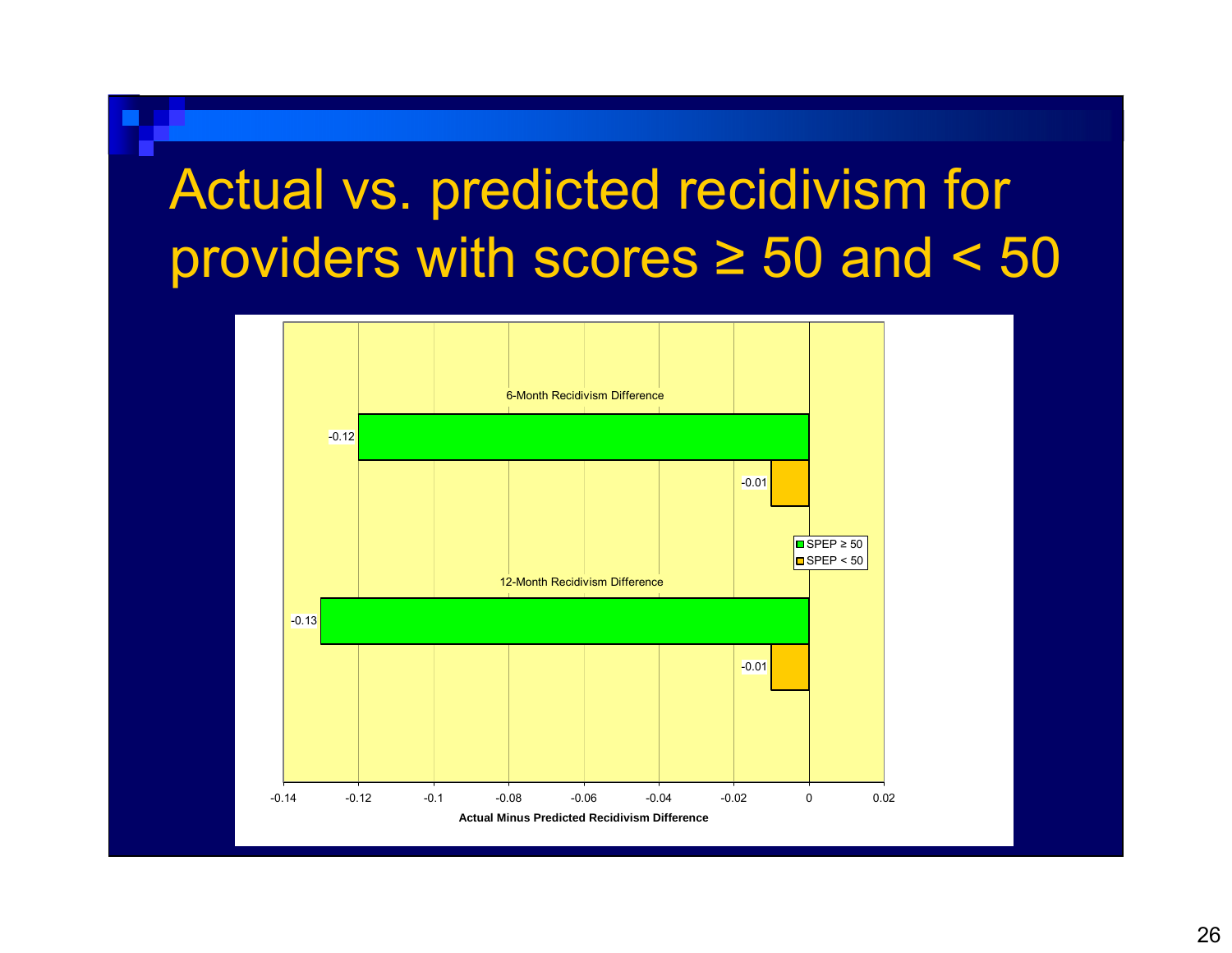#### **Summary**

- No one approach to EBP: There are different definitions of practice with correspondingly different bodies of evidence.
- Meta-analysis can be used to develop evidencebased practice profiles for generic interventions with wider applicability than other EBP approaches.
- $\blacksquare$  Real world programs that better match these profiles do indeed show better outcomes.